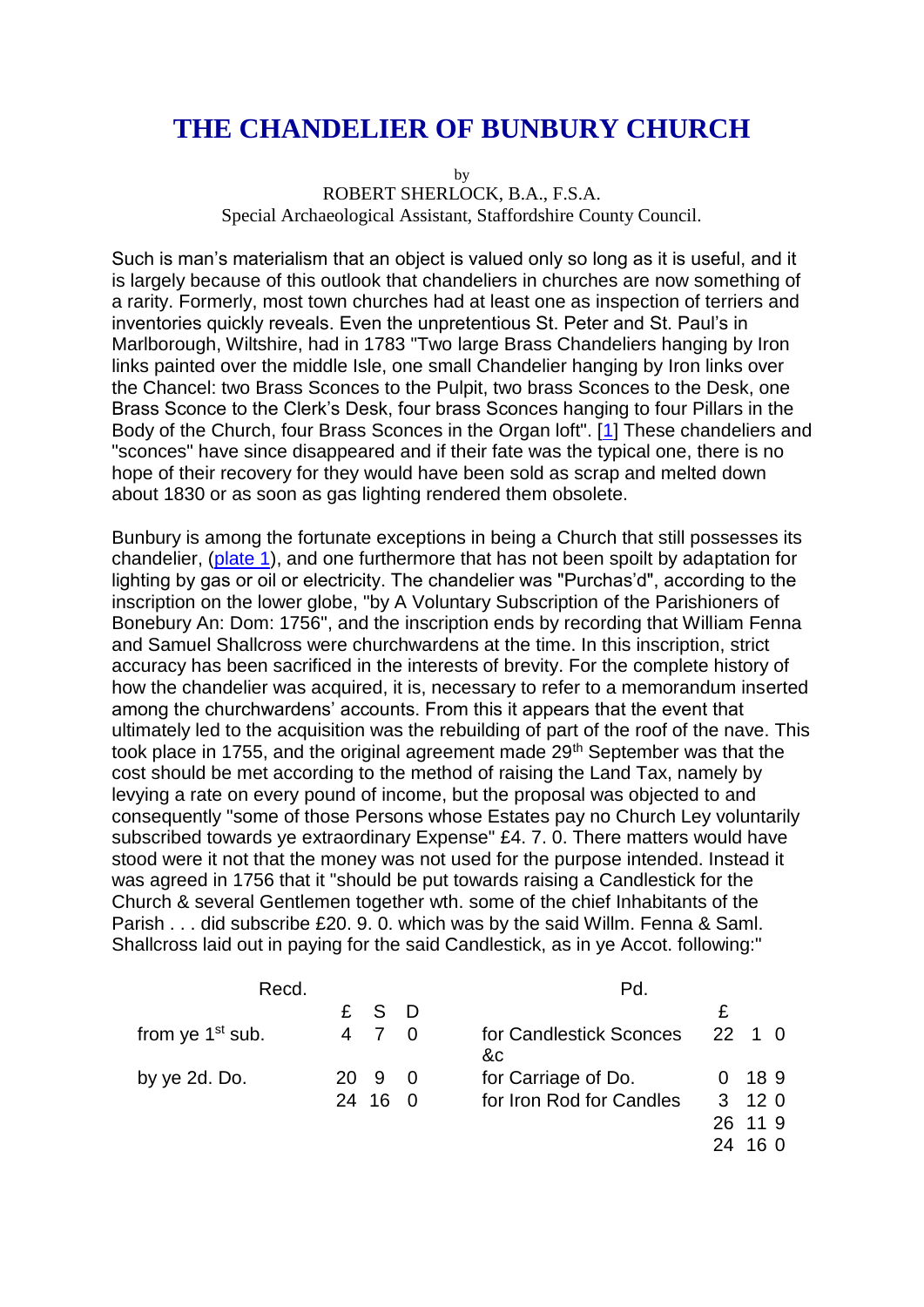due to ye Wardens to be added to ye Ballance of their Accot. 1 15 9

The candlestick, referred to, is, of course, the chandelier. The word, "chandelier", did not gain general acceptance until about 1780, before which date "branch" or "candlestick" with or without embellishments were the the words normally used. "Sconce" was a third alternative, but it might also indicate a standing candlestick, and evidently it has this latter sense when it occurs in the memorandum. That is to say the sconces that were bought with the chandelier were candlesticks presumably matching it and intended perhaps for the pulpit and the reading desk, if for nowhere else, in the same way as ones at Marlborough.

Those at Bunbury do not survive. The essential requirement in such objects was that they should throw the candlelight where wanted. Towards the attainment of this result, a standard was always the main feature, but in other respects designs were apt to differ. In one, [\[2\]](file:///C:/Users/matt/OneDrive/Documents/gemma/st%20boniface/Bunbury/papers/Chandelier.htm%23anchor51997) a branch capable of being swung or raised or lowered was attached to the standard and at the free end of this branch rested a bar with two sockets and pans, one at each end.

Because the "Sconces &c." are grouped with the chandelier in the statement of account, it is not known what the chandelier cost by itself, but it cannot have been much less than 21 guineas. At least, that is the conclusion formed after the prices of chandeliers elsewhere have been considered. Chandeliers whose prices are recorded include the pair at Penrith, Cumberland, costing 25 guineas each and acquired in 1746/7, one at Frindsbury Kent, obtained in 1747/8 with a bequest of £20 and one at Armourers' Hall, London, costing £25. 10. 0. and dated 1756. All these have two tiers of twelve branches: their cost ought, therefore, to have been more than that of the one at Bunbury, which has two tiers with twelve and six branches respectively. £20 is, in fact, an average price for a chandelier and should be contrasted with £50 for a chandelier of thirty-six branches at Islington, London, [\[3\]](file:///C:/Users/matt/OneDrive/Documents/gemma/st%20boniface/Bunbury/papers/Chandelier.htm%23anchor54237) and £5 for a chandelier of eight branches at Pembridge, Herefordshire.

That so much as £20 should have been spent on a lighting fixture is surprising until it is realised that a chandelier was valued not only for its usefulness but also because it was potentially ornamental. The parishioners of Bunbury were conscious of this dual role and regarded their chandelier as the complement to the roof of the nave. This had by now been completely rebuilt, and a new roof such as this often incorporated some ornamental device with the very intention that a chandelier should be suspended from it. At Bunbury, before the restoration of 1863-6 when the roof was taken down, there was in the centre of the ceiling "a very large gilt Sun with rays extending 6 feet in diameter". [\[4\]](file:///C:/Users/matt/OneDrive/Documents/gemma/st%20boniface/Bunbury/papers/Chandelier.htm%23anchor56433) Belize Cathedral, British Honduras, a building English in associations if not in location, had "a passion flower of colossal proportions" [\[5\]](file:///C:/Users/matt/OneDrive/Documents/gemma/st%20boniface/Bunbury/papers/Chandelier.htm%23anchor58363) and at Whitchurch, Shropshire, there is a double cherub-head and at Alcester, Warwickshire, a single one. Because roof and chandelier were integral parts of the same composition, a chandelier was usually acquired at the same time as a church was rebuilt. Those at Whitchurch, Alcester and Helston, Cornwall, are examples. When the rebuilding amounted only to that of the roof of the nave, the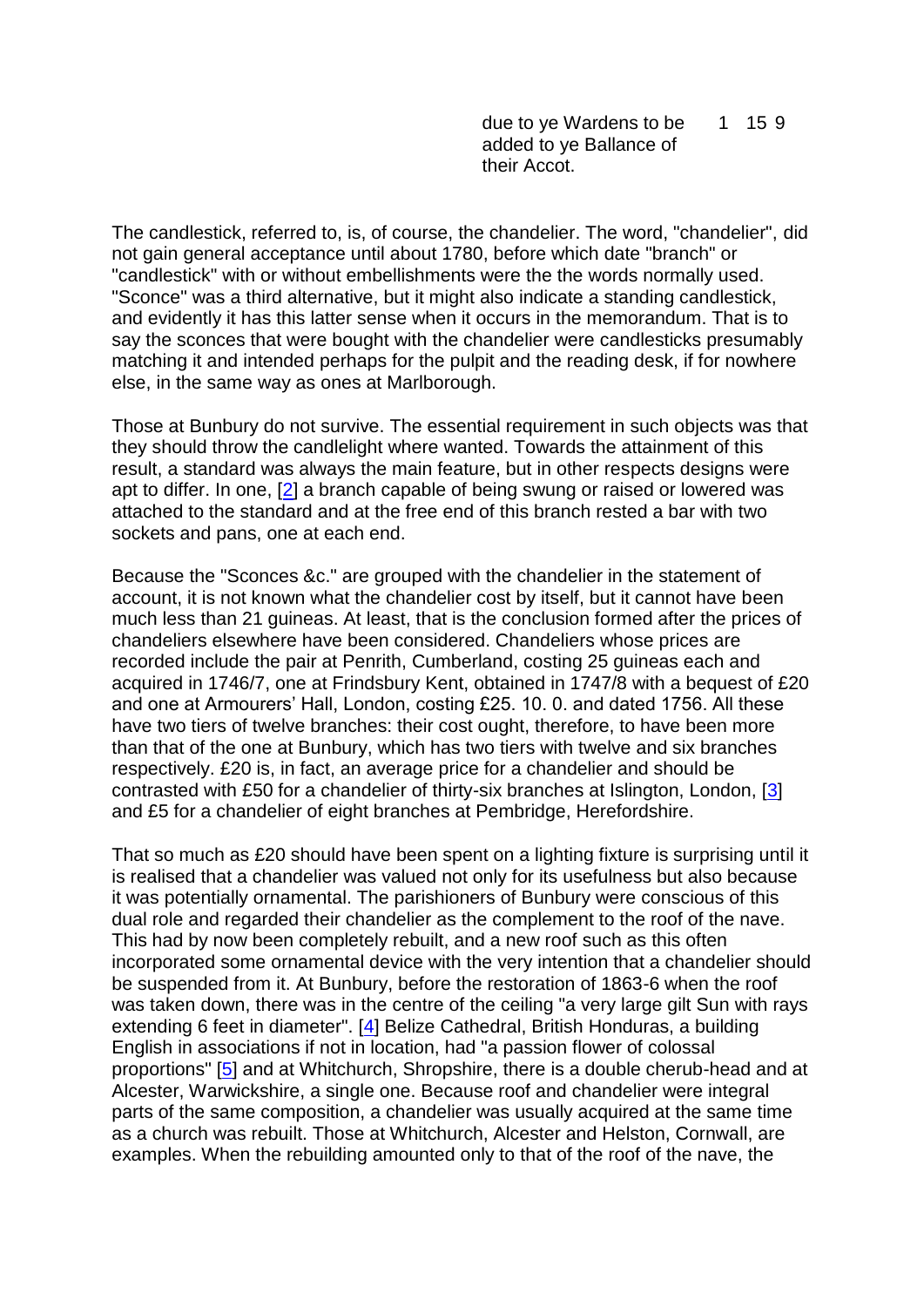implications were the same. At Hemyock, Devon, the chandelier is five years later than the plaster ceiling from which it hung for the first seventy odd years of its life.

The importance of a chandelier extended also to the hangings. At first, a rope or "line" was considered a sufficient means of suspension, but after 1700 metal hangings were preferred and the choice then lay between a chain or a series of "rods" or the combination of both. The "rods" or "links" as they might be called were frequently elaborated with wrought iron scrolling as they are at Bunbury, and there are other examples in Cheshire at Ince, Congleton and Mottram-in-Longdendale. The whole of this construction constituted the "ironwork" or just simply the "iron". The finest of all hangings are those that incorporate inanimate objects. At Southwark Cathedral, there is crown and mitre; at Tiverton, Devon, the cipher of the reigning monarch ensigned with a crown; and at Cranbrook, Kent, a scallop-shell.

The hangings at Bunbury are by reason of their modesty more true to type and their only elaboration consists of two crosses in the horizontal plane braced to the vertical rods by scrolling. Their cost, £3. 12. 0., should be compared with £6. 16. 0. paid for the hangings at Axbridge, Somerset, £4. 16. 4. for the pair of those formerly at Malpas, Cheshire, and £6. 12. 0. for those at Cranbrook. There is no indication of who provided the hangings, but a local smith may be assumed to have been employed, as the hangings when elaborate, unlike the chandelier itself, were not easily transportable. At the same time, no special skill or equipment was required to make them.

The third item in the statement of account and the only one that has not so far received comment is the payment of 18s. 9d. for the carriage of the chandelier and "sconces". This is perhaps the most interesting for it helps to suggest where the chandelier was made. The problem of attributing chandeliers to places of manufacture, let alone to makers, is a particularly difficult one. It used to be thought that all the examples in this Country were imported from the Netherlands, but the evidence of signatures, few though these are, taken with that of documents, of style and the reuse of patterns, shows that most chandeliers later than 1680 are likely to be of English workmanship. None recognisably early 17<sup>th</sup> century survives in what can be shown to be its original setting, so that no generalisation about these is possible. However, it would appear from the fact that payment was direct to the founder when a chandelier was bought for the London church of Allhallows the Great in 1629/30 [\[6\]](file:///C:/Users/matt/OneDrive/Documents/gemma/st%20boniface/Bunbury/papers/Chandelier.htm%23anchor60615) that this one at least was made in England.

The remarkable feature of the chandelier at Allhallows was that it had a spread-eagle finial. [\[7\]](file:///C:/Users/matt/OneDrive/Documents/gemma/st%20boniface/Bunbury/papers/Chandelier.htm%23anchor63554) This was favoured as a heraldic device more on the Continent than in England, and its use suggests that any chandeliers made in England before 1650 were modelled closely on Continental prototypes. A characteristically national style did eventually develop, and this development in many respects reached its culmination about 1745. Before this date, there was usually only one globe to a chandelier, and the baluster between this and the finial or suspension-ring incorporated trays into which hooked the branches. After this date, there were as many globes as there were tiers of branches and the branches were bolted to collars which formed part of these globes. The chandelier at Bunbury represents the second form of construction, and its flame finial-symbol of immortality-the bands of gadrooning to the body, the branches with the combination of central moulding and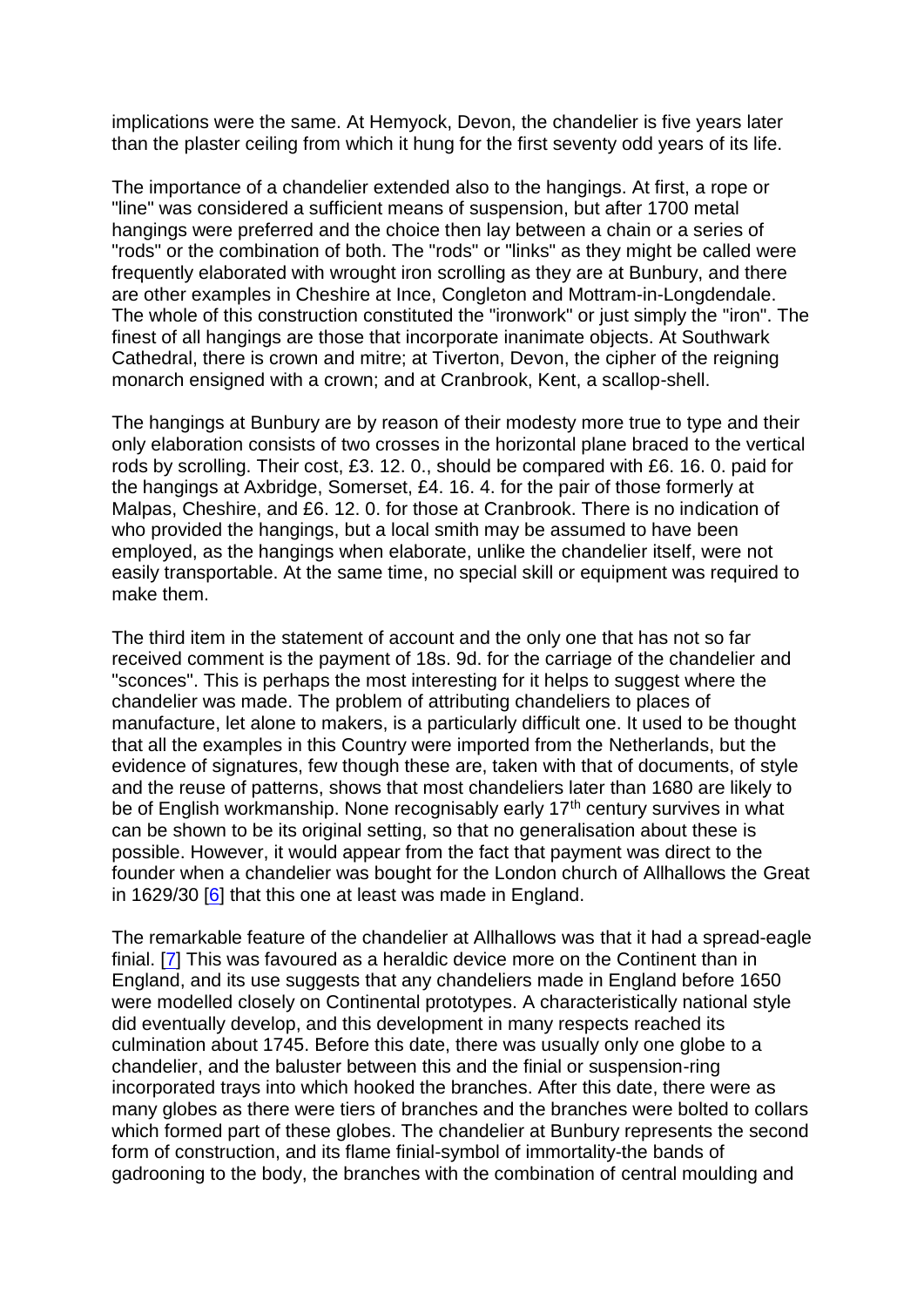closed spiral end and the detachable nozzles to the candlesockets are each and all features that could only belong to a chandelier made after 1735 at the earliest.

A further indication of date is the extent to which parts have been cast in two-piece moulds, the tendency being for the parts to be cast more and more in such moulds, the later they are. Normally, only one maker or at least one firm would have used particular patterns, and in so far as this is so the recurrence of identical castings presents a valuable means of deciding whether two chandeliers are the product of the same workshop or not.

The only chandeliers known to incorporate any of the castings that occur at Bunbury are the ones at Chesterfield, Derbyshire, [\(plate 2\)](file:///C:/Users/matt/OneDrive/Documents/gemma/st%20boniface/Bunbury/papers/Chandelier.htm%23anchor31735), and at Rusper, Sussex, [\(plate 3\)](file:///C:/Users/matt/OneDrive/Documents/gemma/st%20boniface/Bunbury/papers/Chandelier.htm%23anchor32203). [\[8\]](file:///C:/Users/matt/OneDrive/Documents/gemma/st%20boniface/Bunbury/papers/Chandelier.htm%23anchor64355) Those in the former church are a pair given by Godfrey Heathcote, Gentleman, in 1760. They have the same branches as at Bunbury, the same globes and the same two bands of gadrooning. That at Rusper was given by Edmund Mills in 1770. Its larger band of gadrooning is the same as the larger band at Bunbury, and its branches-there is only one tier-are the same as the lower ones at Bunbury. Both chandeliers have the same pendant-handle and both have nearly the same finial. The only reason why the finials are not exactly the same is, because at Bunbury the four castings that are used are all different, whereas at Rusper only three are different and one does duty twice. It looks as though the fourth pattern had been lost or damaged between 1756 and 1770, the respective dates to which the chandeliers belong.

If the argument that chandeliers incorporating the same castings are by the same maker is a valid one then it would seem reasonable to conclude that that at Bunbury is by the same maker as those at Chesterfield and Rusper. There is little chance of ever discovering his name but the distribution of his work is significant. This is because until about 1800, national distribution is almost always indication of London workmanship. Provincial makers were never so widely known: those of Chester, for instance, did not send their products further than about forty miles in any direction. Bunbury is much nearer than this to Chester, but there is no question of the chandelier having been made there. It is far too unlike such typical examples of Chester workmanship as those at Congleton, Denbigh and Mottram-in-Longdendale for this to be possible. [\[9\]](file:///C:/Users/matt/OneDrive/Documents/gemma/st%20boniface/Bunbury/papers/Chandelier.htm%23anchor65452)

Furthermore, there is the cost of carriage to consider. If five shillings was all that was required to bring the pair of chandeliers, each with twelve branches, the thirteen miles from Chester to Malpas in 1726, 18s. 9d would presumably have brought the Bunbury chandelier with eighteen branches and the accompanying candlesticks much further than eleven miles in 1756. It is difficult to know what would be a reasonable charge for bringing them the one hundred and fifty miles from London, but if the pair at Penrith, each with twentyfour branches, were carried two hundred and fifty miles from London for £3. 18. 0. in 1746/7, 18s. 9d. would not appear to have been too little.

If Provincial makers distributed their work less widely than Londoners, it is true also to say that they were less, progressive. The changes that took place soon after 1735 were mostly introduced by London makers, and it was some time, if at all, before they were adopted by those in the Provinces. A chandelier that belongs to the main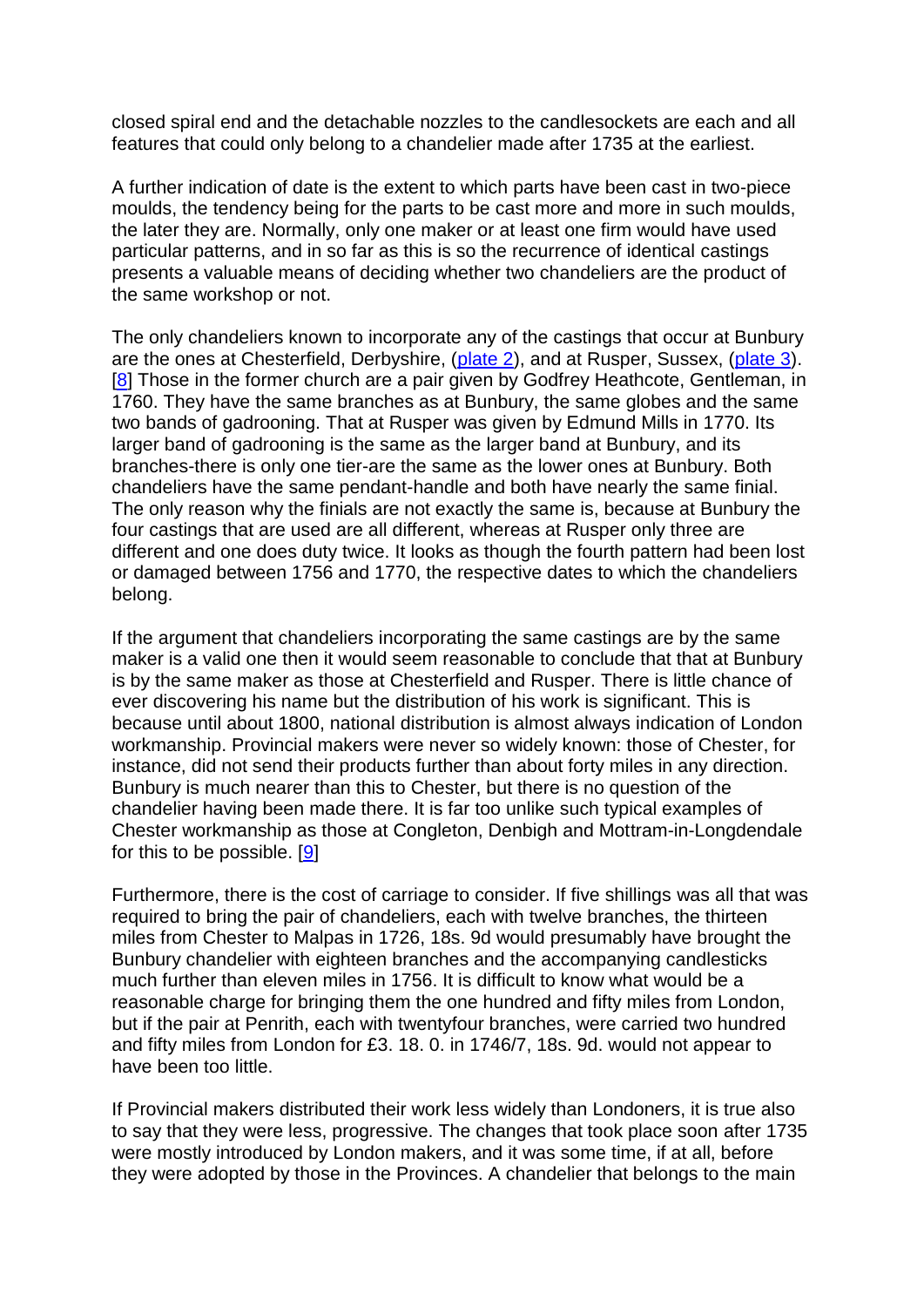typological sequence is likely, therefore, to have been made in London. The chandelier at Bunbury is such a one. In other words, the evidence of style and technique confirms the conclusion already reached that its place of manufacture was almost certainly London.

Which maker in London was responsible it is impossible to say. The number of groups that seem to, represent the output of single makers in itself suggests that many persons were employed in making chandeliers about 1756. Two of these groups are represented in Cheshire: by examples at Audlem, [\(plate 4\)](file:///C:/Users/matt/OneDrive/Documents/gemma/st%20boniface/Bunbury/papers/Chandelier.htm%23anchor37134), and at Tattenhall. [\[10\]](file:///C:/Users/matt/OneDrive/Documents/gemma/st%20boniface/Bunbury/papers/Chandelier.htm%23anchor66774) The former has scalloped brackets beneath the pans similar to those at Bunbury and Chesterfield, and the latter has a suspension-ring similar to that at Chesterfield and a pendant-handle similar to that at Bunbury. These instances of similarity are the result of deliberate copying over a long period, a possible prototype being the chandelier at Hadlow, Kent, [\(plate 5\)](file:///C:/Users/matt/OneDrive/Documents/gemma/st%20boniface/Bunbury/papers/Chandelier.htm%23anchor39810), given in 1739, where all three features-brackets, suspension-ring and pendant-handle occur together. Such copying was common, and the fact that the maker of the Bunbury chandelier is among those who practised it justifies his being regarded not so much an artist as a technician and lessens the regret that his name is not known.

Whether or not the chandelier was made in London, there is no doubt about how it first came into use. for the circumstances are faithfully recorded by the Rev. William Cole. [\[11\]](file:///C:/Users/matt/OneDrive/Documents/gemma/st%20boniface/Bunbury/papers/Chandelier.htm%23anchor67321) On 30th July, 1757, this antiquary was "at my worthy Friend, the rev. Mr. Allen's House at Torporley in Cheshire, & hearing that there was a famous Rushbearing, as the Cheshire People call it, on account of the hanging up of a new Chandelier of Brass in their Church, which cost the Parish about 30 Pounds, we took a Ride there in the Evening to see the Ceremony. The Parish is a large one, and has about a dozen townships depending on it, which all sent, at different times, garlands and large kinds of fans, adorned with gilt paper cut with various figures, and mixed with flowers; these were borne by separate persons, each having one in his hand, and coming in procession from the many different townships at intervals,and many of the neighbouring villages sending them garlands, all which were set up in different parts of the Church, and made it look very ornamental, and gave the whole village an air of gaiety and cheerfulness not usual in the Southern parts of the Kingdom. On the Dedication Day of their Churches in the North, it is usual with to straw them with Rushes & otherways adorn them: but it had not been practiced at Bunbury within the memory of man: but having new roofed their Church about 2 years before, & very handsomely ceiled it, & buying the aforesaid brass Branch, they were desirous of solemnizing the memory of it; & the Day following was to be ushered in with ringing of Bells & 2 Sermons & great Psalm singing & other Festivities. St Boniface is the Patron Saint of the Church which day [5 June] their Wakes is held." Cole does not mention that this was the first time that the chandelier was used, but an entry in the churchwardens' accounts records that three shillings was "Spent When the Candles were first Light in ye Sconces at ye Rusburying".

As we see the chandelier to-day hanging dignified and graceful from its recentlypainted hangings, we can understand the pride and sincerity that prompted the parishioners of Bunbury "to solemnize its memory". At the same time, we return thanks to them and their successors for having tended it so well.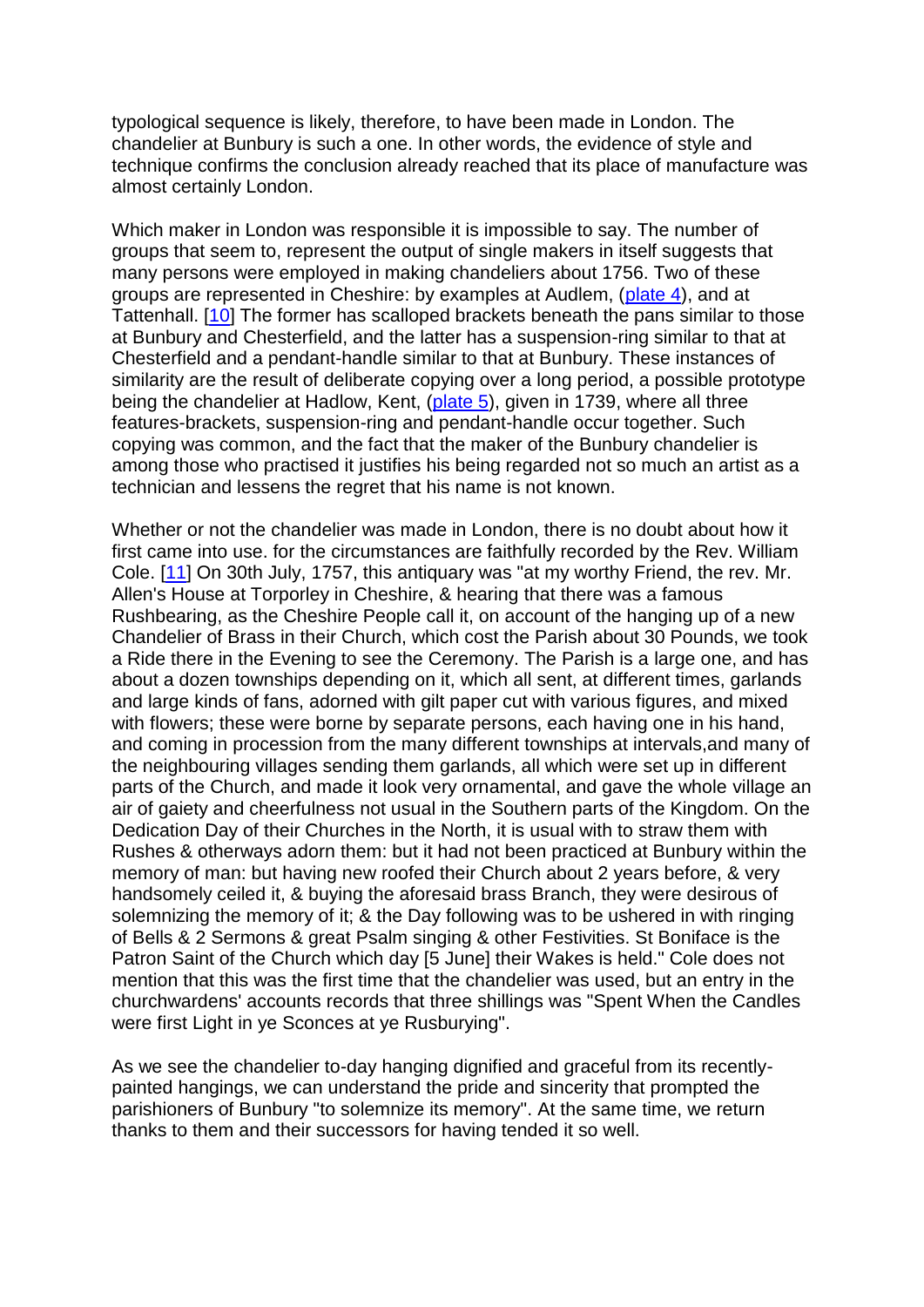## **NOTES**

- Terrier at Wren Hall, Salisbury
- Exemplified at Whitby, Yorkshire, and Cornworthy, Devon.
- J. Nelson, **History and Antiquities of Islington,** 3 rd ed., p.299.
- Memorandum by Rev. William Lowe in Parish Book, 1873,
- B.F.L. Clarke, Anglican Cathedrals outside the British Isles, p.87.
- Churchwardens' accounts. (Guildhall MS. 818/1).
- "The spread Eagle belonging to the greate branche" is referred to in the accounts for 1632/3.
- Illustrated also in **Country Life,** 17 Feb. 1955, p.490.
- For photographs of chandeliers attributed to Chester makers, see The Connoisseur, December 1956, pp.241-3.
- For photograph of the Tattenhall chandelier and for an account of Cheshire chandeliers in general, see F. H. Crossley, Trans. Lanes. & Ches.
- **Antiquarian Soc.,** vol. Iv (1940), pp.47-51.
- B.M.Add. MS.5830, f.12.



**Plate 1**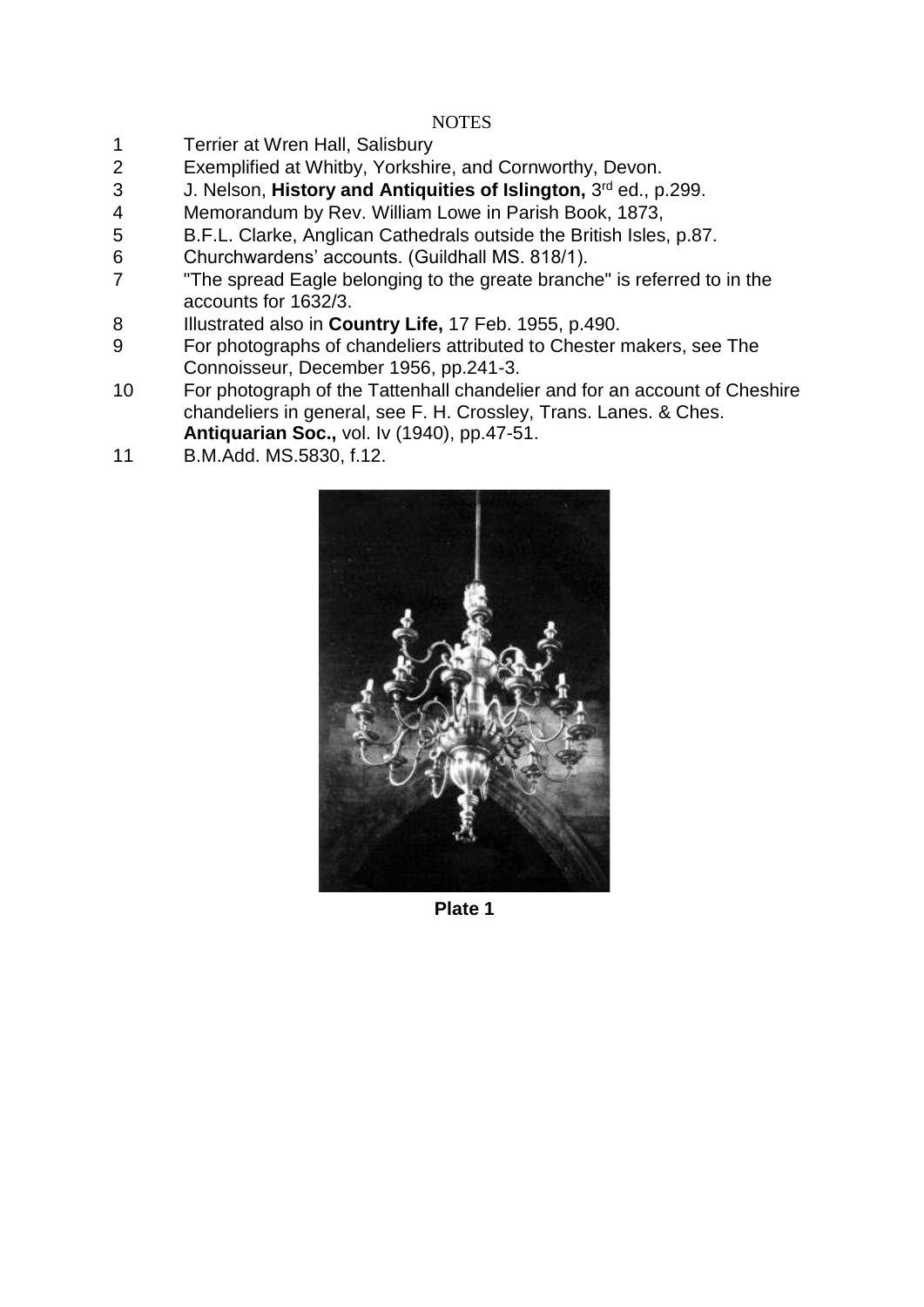

**Plate 2**



**Plate 3**